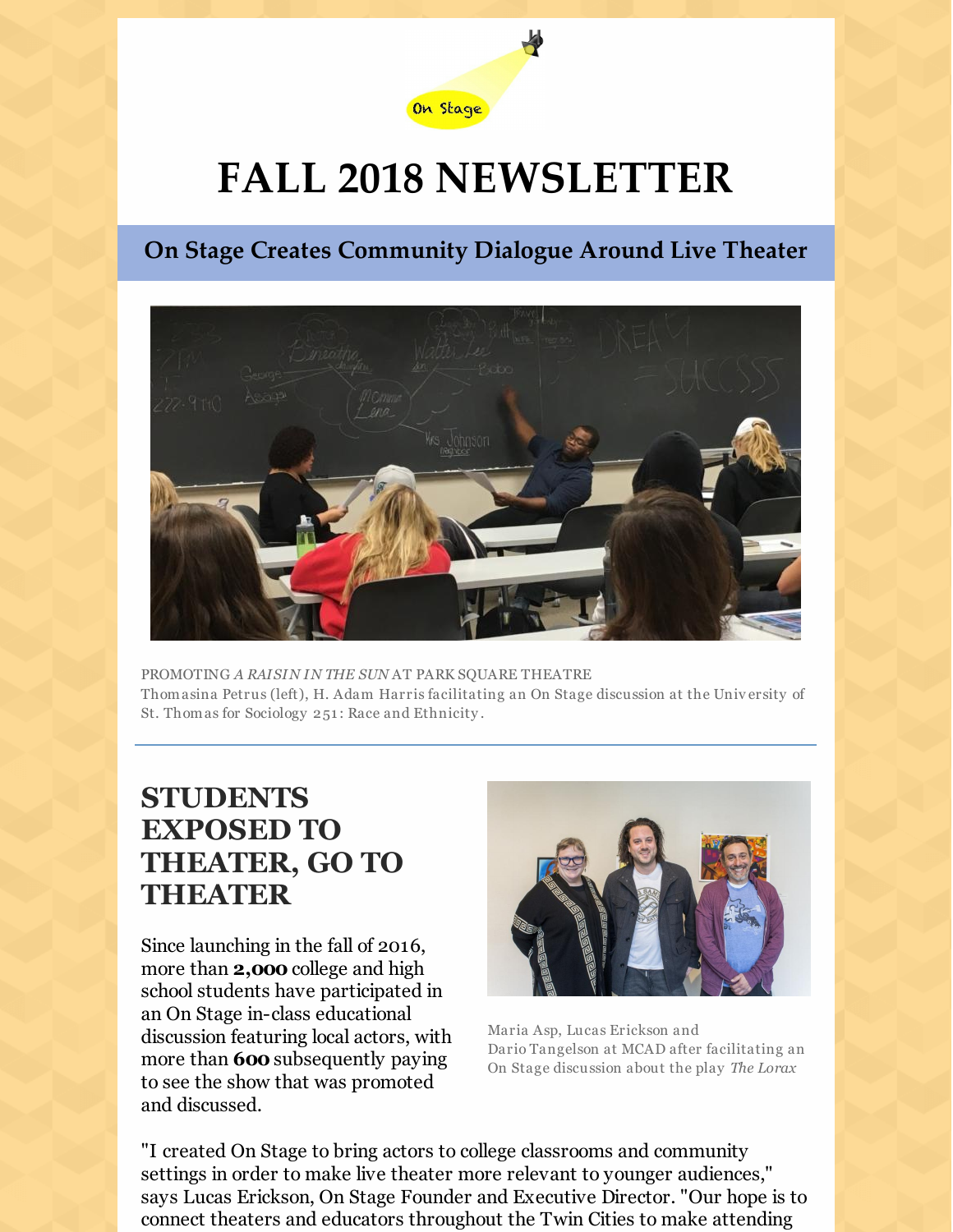plays easier, relevant and more enjoyable for all." On Stage was the culmination of Erickson's Masters in Arts and Cultural Leadership at the University of Minnesota. To learn more about building younger audiences and to read Erickson's Capstone Paper click below:

#### **Building Younger [Audiences](https://www.onstagemn.org/resources) [Capstone](https://conservancy.umn.edu/handle/11299/196778) Paper**



# **ON STAGE PARTNERS WITH DYNAMIC LOCAL THEATERS**

Over the past two years since the program launched, On Stage has partnered with: **Mixed Blood Theatre** on *An Octoroon*, **Park Square Theatre** on *A Raisin in the Sun*, **Jungle Theater** on *Anna in the Tropics* and *Lady Day at Emerson's Bar and Grill,* **Minnesota Jewish Theatre Company** on *We Are the Levinson's* and *Collected Stories*, **Pillsbury House Theater** on *Pike Street,* **Frank Theatre** on *Revolt. She said. Revolt again*, and **Children's Theatre Company** on *The Lorax*.

# **ON STAGE ACTS AS A LIASON TO HELP BUILD CONNECTIONS WITH POTENTIAL FUTURE THEATER-GOERS**



Thomasina Petrus facilitating an On Stage discussion at Washburn High School about the play *Pike St.*

On Stage has visited the following universities and colleges: **University of Minnesota**, **Metro State University**, **St. Thomas University**, **Augsburg University**, **Bethel University**, **St. Catherine University**, **Concordia University**, **Hamline University**, **Minneapolis Community and Technical College**, **Minneapolis College of Art and Design**, **Normandale Community College**, **Hazelden Graduate School of**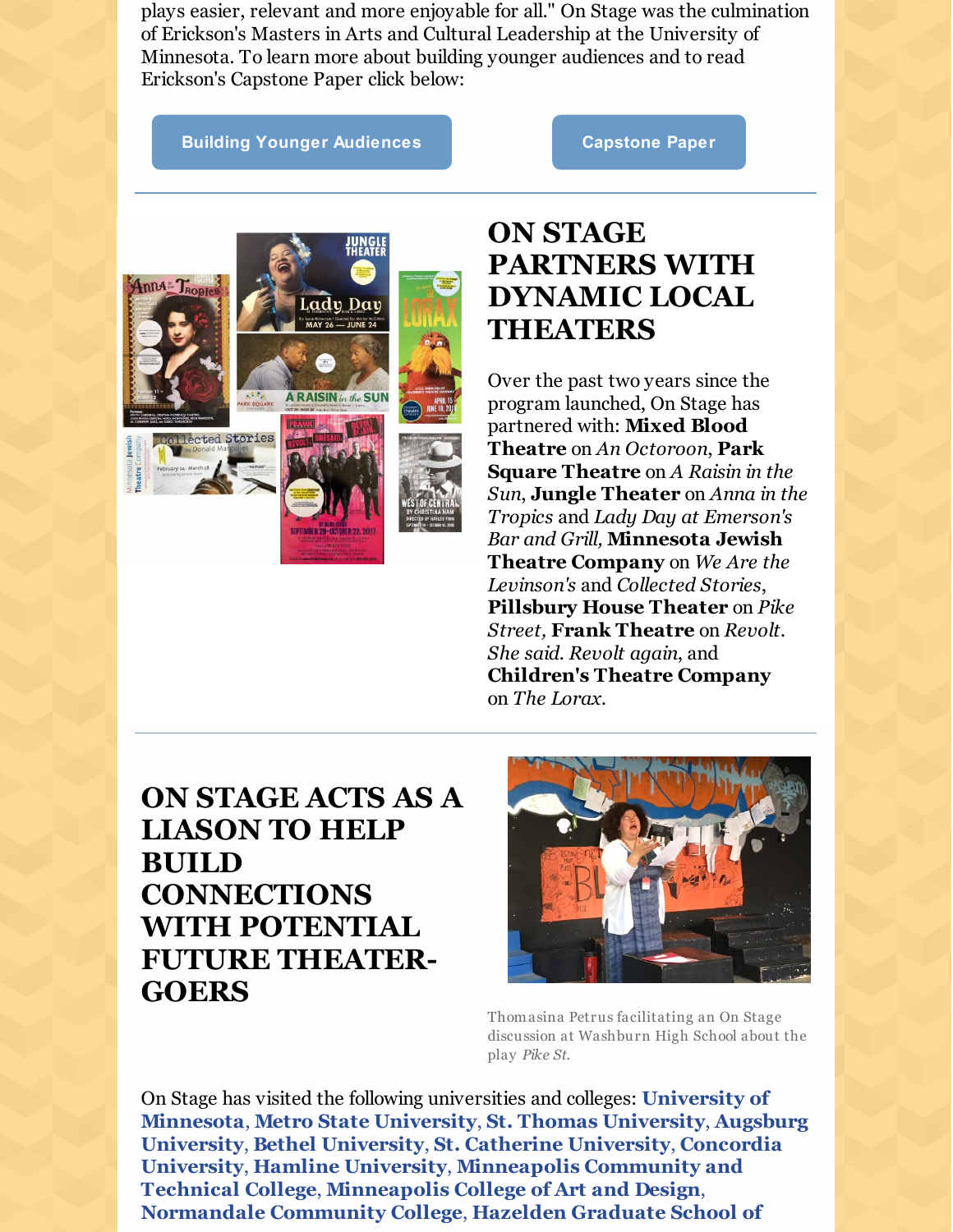### **Addiction Studies**.

Academic departments where On Stage facilitated in-class discussions include: **Communications, Sociology, Theater, English Literature, English Creative Writing, History, Psychology, Family Social Sciences, Leadership, Law, Environmental Science, Women's Studies, Gender Studies, African American Studies, Addiction Studies.**

On Stage has also visited and facilitated discussions at the following high schools: **Washburn, South, Perpich Center for Arts Education.**



# **UPCOMING SEASON 2018/2019**

### *MARIE AND ROSETTA* **Park Square Theatre. November 23 - December 30, 2018**

Written by George Brant

Celebrated for her fierce guitar playing and swinging gospel music, singer Sister Rosetta Tharpe became a veritable legend and influenced rock musicians from Elvis to Jimi Hendrix and Ray Charles. Throughout the 1930s and '40s, Sister Rosetta performed gospel in the morning and swing music at the Cotton Club at night to inevitably become a major influence on rock 'n' roll's earliest icons.

### *ACTUALLY*

### **Minnesota Jewish Theatre Company. February 16 - March 10, 2019** Written by Anna Ziegler

This bold and new two-character play is about two Princeton University freshmen, their sexual encounter, and the subsequent university investigation of whether a sexual assault took place. Amber is a Jewish girl from an upper middle-class family of well-educated professionals. Tom is an African American young man from a struggling, single parent home who will be the first to complete college.

### *HEDWIG AND THE ANGRY INCH* **Theater Latté Da. March 27 - May 5, 2019**

Written by John Cameron Mitchell

A German emigrant living in a trailer in Kansas is the victim of a botched sex-change operation. Adapted from the critically acclaimed off-Broadway rock theater hit and winner of the 2014 Tony award for Best Musical Revival, *Hedwig and the Angry Inch* tells the story of the "internationally ignored" transgender rock singer, Hedwig, and her search for stardom and love.

### *SMALL MOUTH SOUNDS* **Jungle Theater. May 18 - June 16, 2019**

### Written by Bess Wohl

In the overwhelming quiet of the woods, six runaways from city life embark on a silent retreat. As these strangers confront internal demons both profound and absurd, their vows of silence collide with the achingly human need to connect. Filled with awkward and insightful humor, *Small Mouth Sounds* is a unique and compassionate new play that asks how we address life's biggest questions when words fail us.